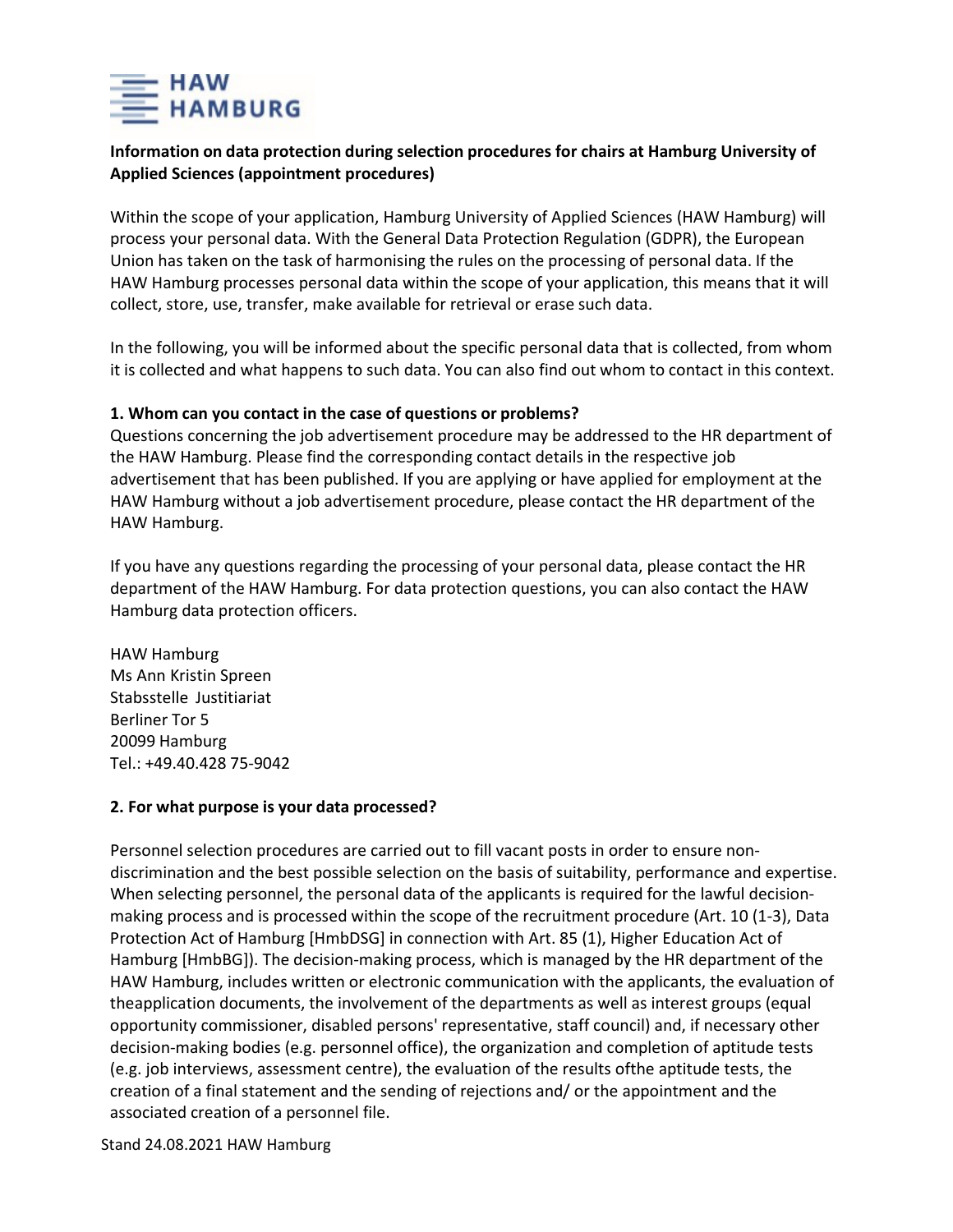Under special circumstances, additional data may be collected in the scope of occupational medical examinations and/or security checks (see 5.).

# **3. What personal data is processed?**

- Personal identification data and contact details
- Application documents
	- o Covering letter
	- o Curriculum vitae
	- o Employment references / assessments
	- o Qualification certificates
	- o Other certificates
	- o Additional information provided on application forms, if applicable
	- o Any other data or documents that you may have submitted
- Emails or covering letters as part of the application correspondence
- Information gained through personnel selection tools

Personal data may also be collected from third parties with your consent. For example, your personnel file may be requested from your previous personnel department in the event of a change of department/secondment or a transfer from another employer and/or from another German federal state.

# **4. How is this data processed?**

The application documents you submit will be stored electronically and processed or, in the case of paper files additionally kept by the entity that issued the job advertisement. Your personal identification and contact detailsas well as data relevant to the position (existing professional experience, qualifications and special notes on your part) will be transferred to an application management system and/or to electronic documents. This data will be supplemented by the assessments of the application documents.

In case of a selection interview or the use of other forms of aptitude testing, parts of your answers as well as evaluations of your answers will be documented digitally and/or in paper form, stored and entered into the application management system and/or into electronic documents and assigned to your data.

In the scope of the selection decision, your identification details will be documented and stored in a selection notice together with the results of the aptitude testing.

Your data will be handled confidentially and will only be stored and processed within the scope of this application procedure. Access to the data collected during the selection procedure will only be granted to the HAW Hamburg or the responsible HR department and to the parties involved in the selection process, including the relevant interest groups.

Stand 24.08.2021 HAW Hamburg The data collected during the application process of the persons who are hired will be stored in a personnel file by the responsible HR department.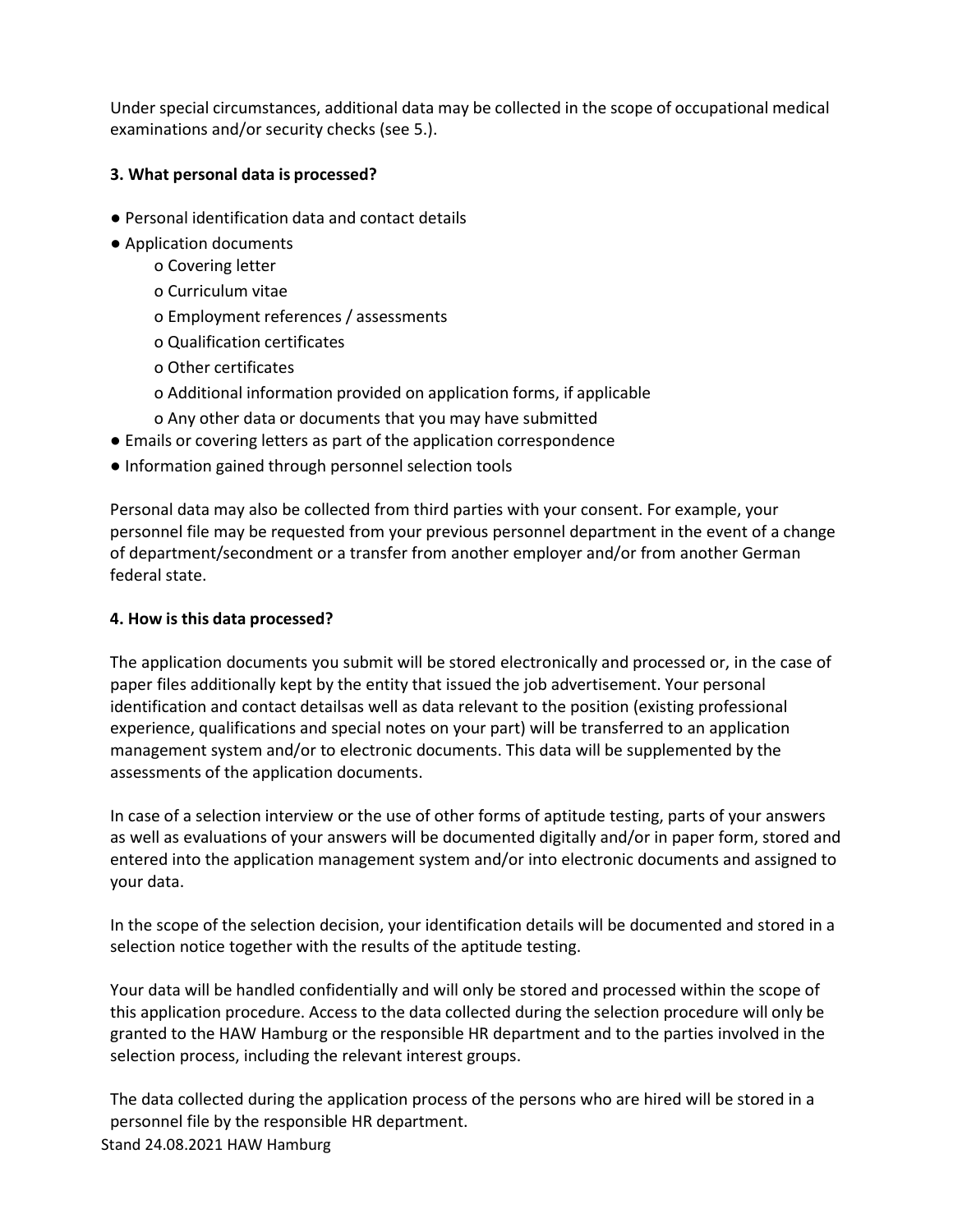### **5. Under what conditions may your data be forwarded to others?**

All personal data may only be transferred to other persons or public authorities, public or non-public bodies if you have given your consent or if the transfer is permitted by law.

### **● Staff Council** *(PR)*

Within the scope of the participation rights of the Staff Council in accordance with the Staff Representation Act of Hamburg (HmbPersVG), the Staff Council will be provided with the personal data required for the completion of its tasks. The type and scope of the participation is defined in the Staff Representation Act of Hamburg (HmbPersVG). Among others, this also stipulates that documents containing personal data are to be returned or destroyed after the completion of the codetermination procedure (Art. 78 (5), Staff Representation Act of Hamburg [HmbPersVG]).

#### **● Equal Opportunities Officer** *(GB)*

In order to carry out their tasks in accordance with the Hamburg Equal Opportunities Act (HmbGleiG), personal data will be disclosed and/or transferred to the equal opportunities officers of the entities. The equal opportunities officers must be informed of all pending personnel, social and organisational measures relating to equality between women and men and the balance between work and family life.

#### ● **Representative for persons who are registered disabled**

The representative body for persons who are registered disabled must be involved in all matters affecting an individual who is registered disabled or registered disabled persons as a group. It will therefore be provided with the personal data necessary for the completion of its tasks. The type and scope of the participation is defined in Section 178 of the German Social Security Code, Book IX.

# ● **Appeals Committee**

The Appeals Committee carries out the selection procedures for the professorships to be filled at the university. To be able to complete this task, all necessary personal data, especially application documents, will be transmitted to this committee. The legal basis for its participation and composition is Art. 14 (2), University Act of Hamburg (HmbHG).

# ● **Staff Medical Service** *(PÄD)* **/ Occupational Medical Service** *(AMD)*

In the scope of the examination of health suitability prior to employment (Art. 10 (2), University Act of Hamburg [HmbBG]), in certain cases, an examination can be carried out by the staff medical service or by the occupational health service with your consent. For this purpose, data will be transmitted to the Staff Medical Service or Occupational Medical Service. After the medical examination, the medical opinion will be sent to the appointing authority (Art. 44, University Act of Hamburg [HmbBG]).

# ● **State Office of Criminal Investigation (LKA) / State Office for the Protection of the Constitution**

In the case of an employment which involves access to a secure area in terms of Art. 1 (2) of the Security Clearance and Confidentiality Protection Act of Hamburg (BSüGG), a security check will be carried out with your consent. For this purpose, your identification data will be forwarded to the responsible State Office of Criminal Investigation (Art. 34 of the Security Clearance and Confidentiality Protection Act of Hamburg (BSüGG) or to the State Office for the Protection of the Constitution (Art. 3 (2). The findings of the review that are relevant for the purpose of hiring will be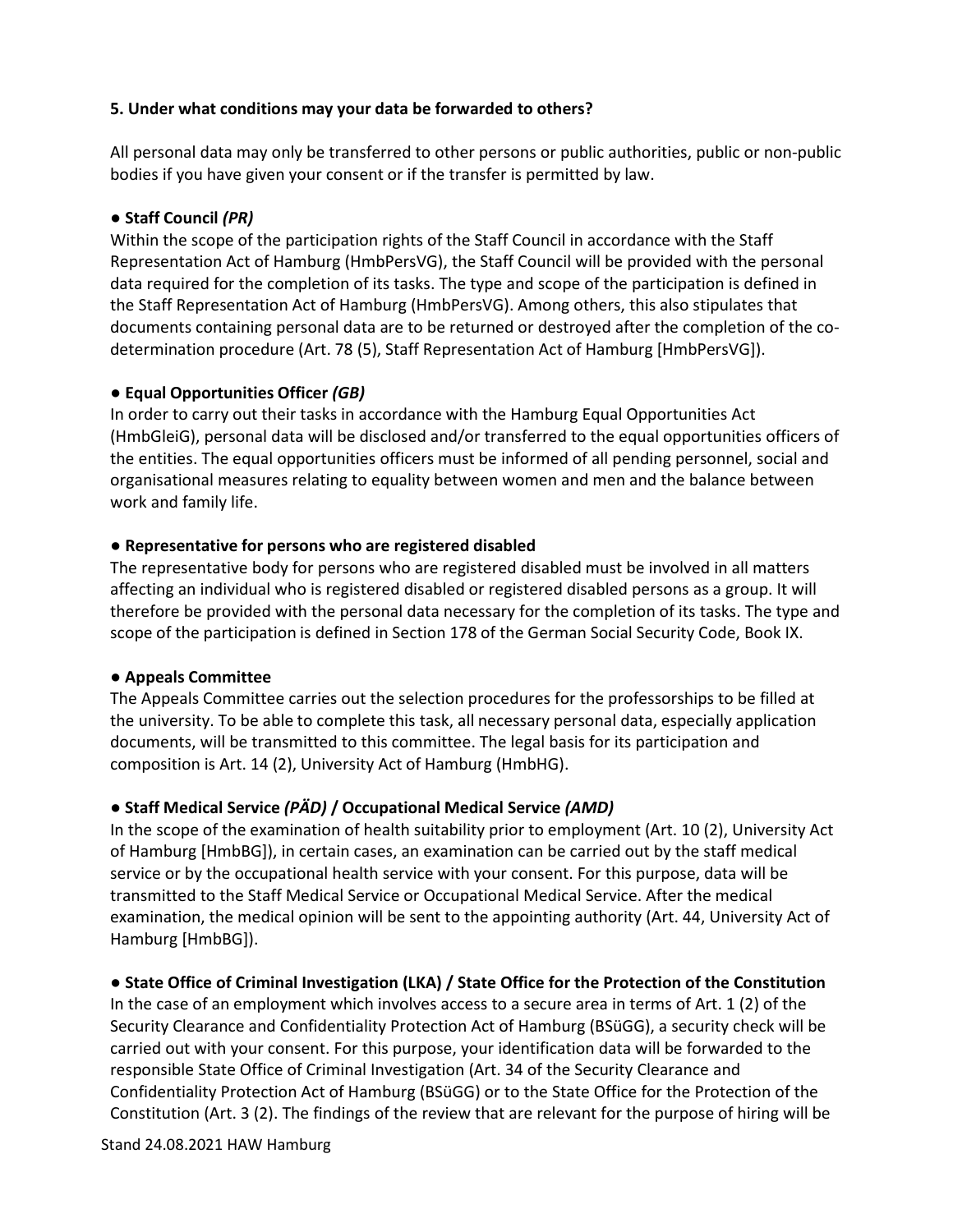forwarded by the State Office of Criminal Investigation or the Office for the Protection of the Constitution to the entity responsible for the appointment.

### ● **Department of human resources / courts**

In the event of legal disputes, the data may be transferred to the department of human resources and the participating courts.

In case of an employment, your future department will process additional data. Further information is available there.

#### ● **Data Controller**

Your personal data will be processed in an applications management system from BITE GmbH, which is run externally.

#### **6. For how long will your data be stored?**

One year after completion of the recruitment procedure at the latest, all of the data that is not required for the establishing of an employment relationship, the implementation and/or transfer, or in the scope of personnel development, will be erased. This retention period is necessary for the documentation of the procedure and possible legal assessment processes that may result. This does not apply if legal regulations prevent the erasure or if continued storage is necessary for the purpose of providing evidence.

Written application documentation will be returned to you no later than the closing date for the submission of applications or destroyed.

# **7. What rights (right of access, right to object, etc.) do you have?**

According to the General Data Protection Regulation, you have different rights. The details are provided in Articles 15 to 18 and 21 GDPR.

# • **Right of access (Article 15, GDPR)**

You can request access to your processed personal data, or - in the case of recruitment - to inspect your personnel file (Art. 88, University Act of Hamburg [HmbBG], Art. 3 (6) of the Framework Collective Agreement for the Federal States [TV-L]). In your request for access, you should specify your concern so as to facilitate the compilation of the necessary data.

● **Right of rectification (Article 16, GDPR)** If the information concerning you is not (or is no longer) correct, you can request its immediate rectification. If your data is incomplete, you can request that it is completed.

# ● **Right of erasure / "right to be forgotten" (Article 17, GDPR)**

The question of whether you can demand the immediate erasure of your personal data depends, among others, on whether the data concerning your person is still required by the responsible HR department in order to fulfil the statutory tasks.

# ● **Right to the restriction of processing (Article 18, GDPR)**

You have the right, under certain conditions, to request a restriction of the processing of the data concerning your person.

Stand 24.08.2021 HAW Hamburg